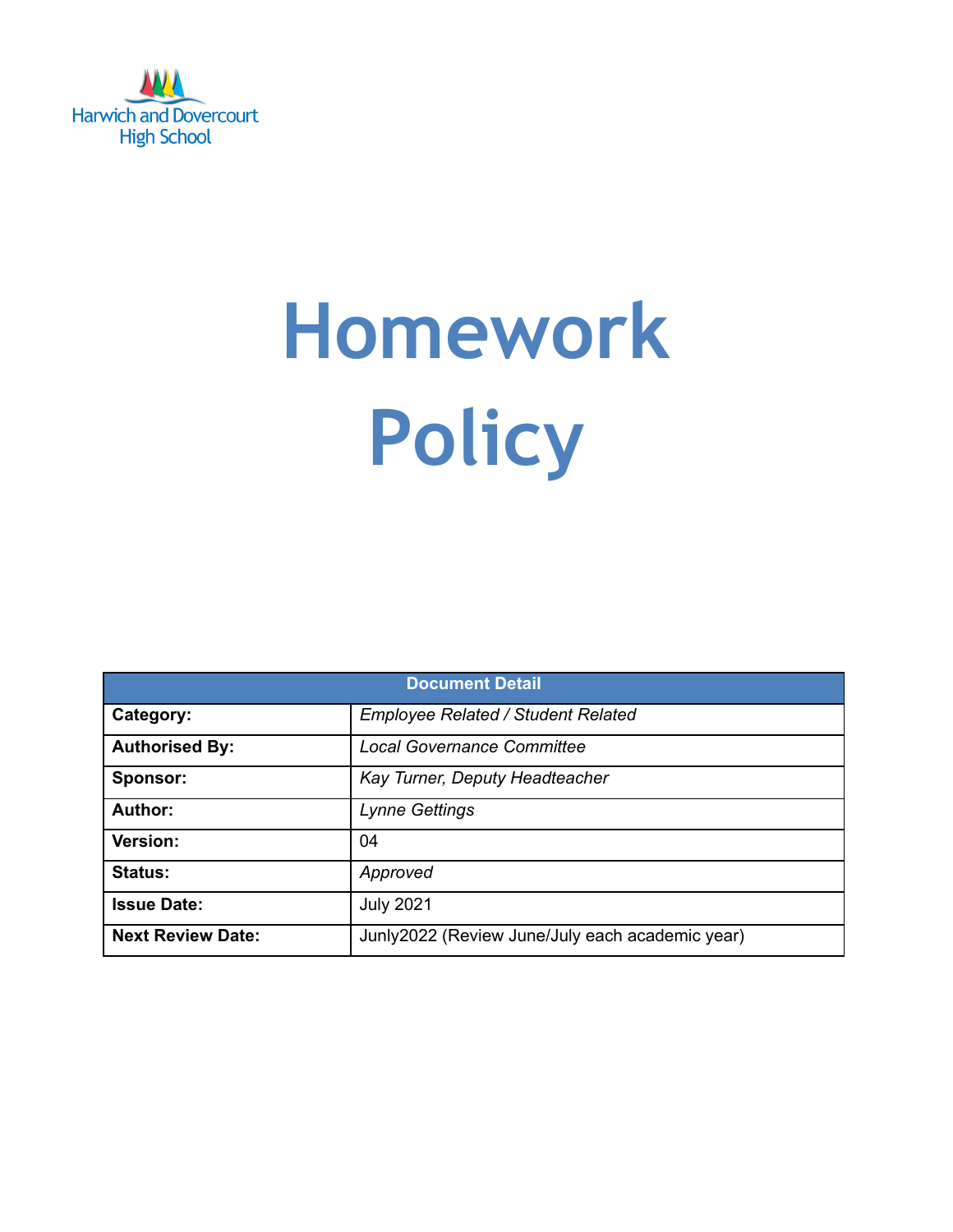

# **Ownership and Control**

### **History**

| <b>Version</b> | <b>Author</b> | <b>Dated</b>     | <b>Status</b> | <b>Details</b>                         |
|----------------|---------------|------------------|---------------|----------------------------------------|
| 01             | Ge            | January 2018     | Approved      | Approved by the LGB 31 January<br>2018 |
| 02             | Ge            | <b>July 2018</b> | Approved      | Approved by LGB 4 July 2018            |
| 02             | Ge            | June 2019        | Approved      | Approved by LGB 13 June 2019           |
| 03             | LGe           | <b>July 2020</b> | Approved      | Approved by LGC 2nd July 2020          |
| 04             | <b>KTu</b>    | <b>July 2021</b> | Approved      | Approved by LGC 17th June 2021         |

## **Intended Audience**

| <b>Intended Audience</b>            | <b>Intended Method of Distribution</b> |
|-------------------------------------|----------------------------------------|
| Staff, students, parents and carers | I Shared Google Drive, website         |
|                                     |                                        |

#### **Amendment Tracker**

# **Summary of all changes being proposed in this policy review:**

None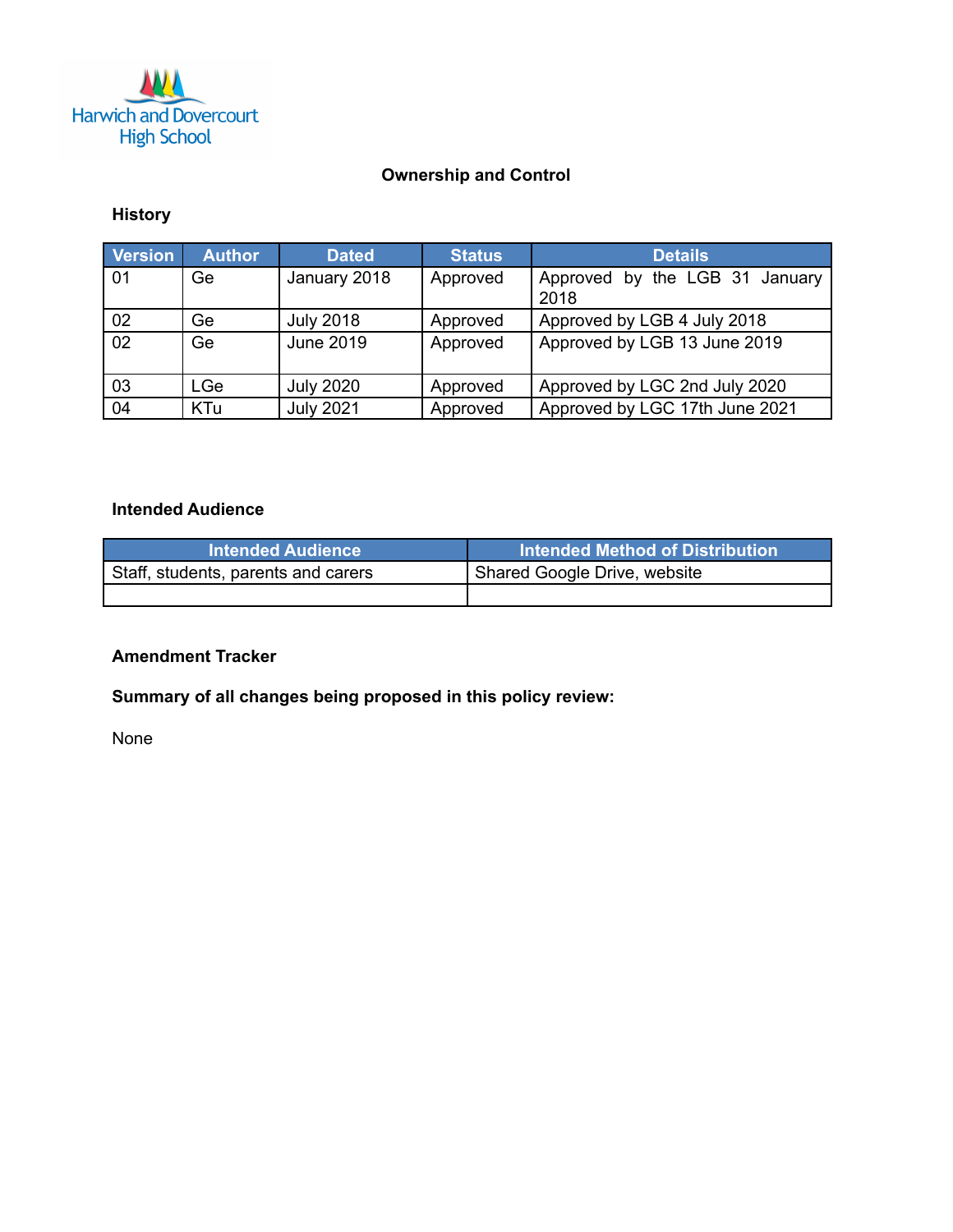

#### **Rationale**

A strong culture of homework is key to:

- students taking responsibility for their learning
- developing independent learning skills
- building resilience

Homework should:

- be an integral part of the learning process
- flow from and/or feed into lessons
- re-inforce or extend learning
- provide opportunities for student-led learning and creativity
- provide challenge

**SLT** will ensure that:

- A homework timetable is published at the start of the academic year for staff, students and parents and is available on the website
- The setting and quality of homework is monitored through GO4 Schools
- Homework club (including computer access) is available for students
- Staff running the homework club can use the GO4 Schools programme

#### **Subject Leaders** will ensure that:

- Identified homework is integral to schemes of work and assessment points for every year group
- The setting and quality of homework is monitored at least half-termly
- Parents are contacted where students are not doing homework on multiple occasions

#### **Teachers** will ensure that:

- Homework is explained to students
- Expectations of homework are clear to students
- Models of homework are provided where appropriate
- The purpose of the homework is clear to students
- Homework is set in accordance with the homework timetable
- Learning matches students' abilities and needs
- A record of homework set is kept on GO4 Schools
- Homework is checked, assessed or marked in line with the types of homework set
- Students have appropriate revision strategies
- Whilst GO4 Schools is the principle recording tool, students may use technology to record their homework
- Parents are contacted where students are not doing homework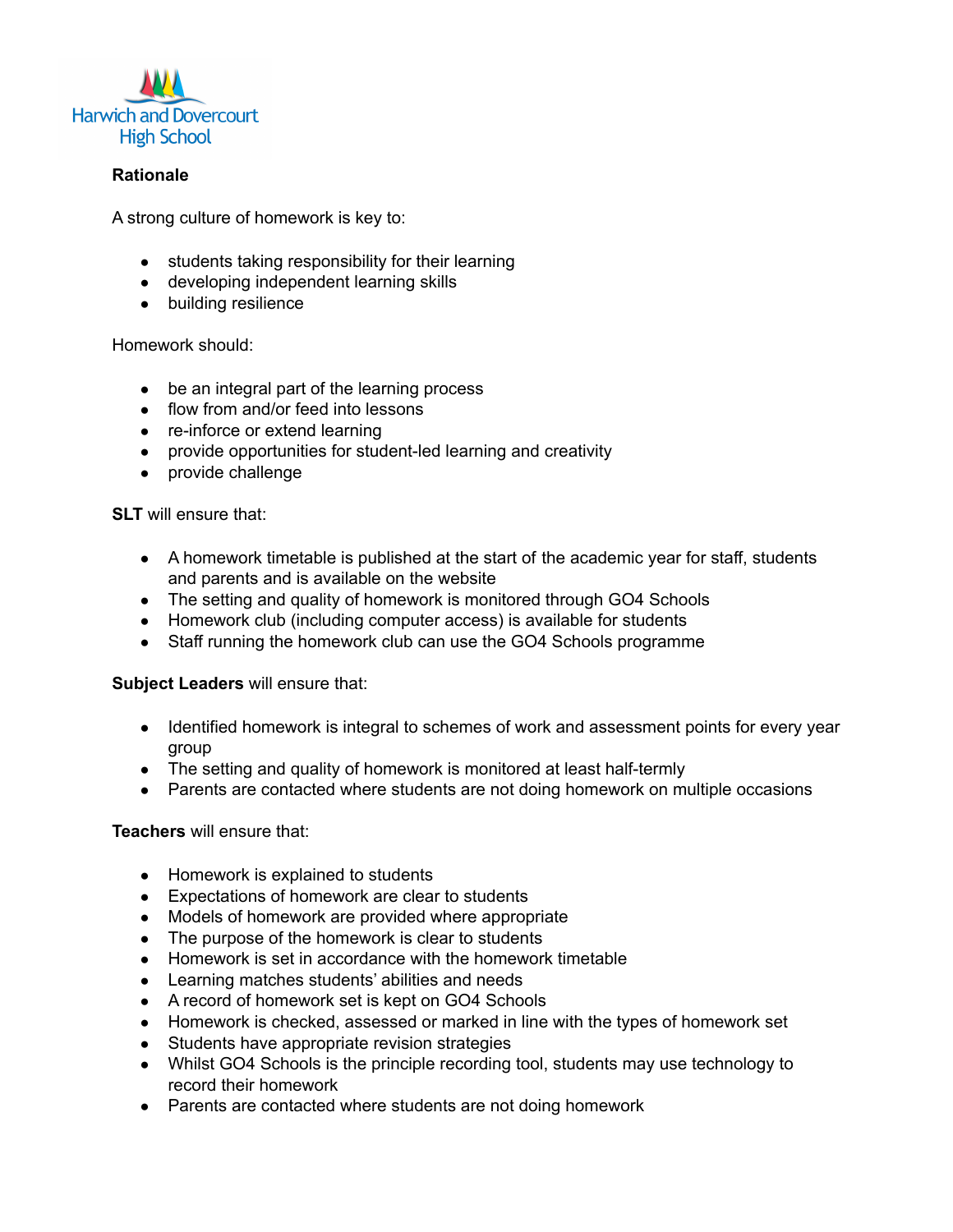

**Tutors** will ensure that:

- Students are aware of the GO4 Schools Programme and have the relevant usernames and passwords.
- Opportunities for discussions about homework form part of the tutorial programme including the use of GO4 Schools

#### **Students** will ensure that:

- They have logged on to GO4 Schools and that their homepage is checked regularly.
- The title "homework" is given in exercise books.
- Sufficient time is spent on the completion of homework (See timetable)
- Homework is handed in on time
- Homework is well presented and completed to a high standard.
- They take responsibility for the support provided e.g. through Homework Club
- Homework is completed if they are on a school trip
- There is no plagiarism.
- Homework is completed at home or in homework club
- The GO4 Schools app is downloaded onto electronic devices where possible

#### **Timetable**

**Years 7 & 8:** up to 1 hour per week in English, Maths, Science, French, History, Geography. In all other subjects homework may be set up as appropriate (up to 1 hour per fortnight per subject)

This amounts to approximately 1 - 1.5 hours per evening.

**Years 9, 10, 11**: up to 1.5 hours per week in English, Maths and Science. Up to 1 hour per week in all other subjects.

This amounts to approximately 1.5 - 2 hours per evening

**Key Stage 5:** At least 3 hour per subject weekly

#### **Homework**

All students are set 1 of the following types of homework:

- Reading
- Retrieval
- Revision